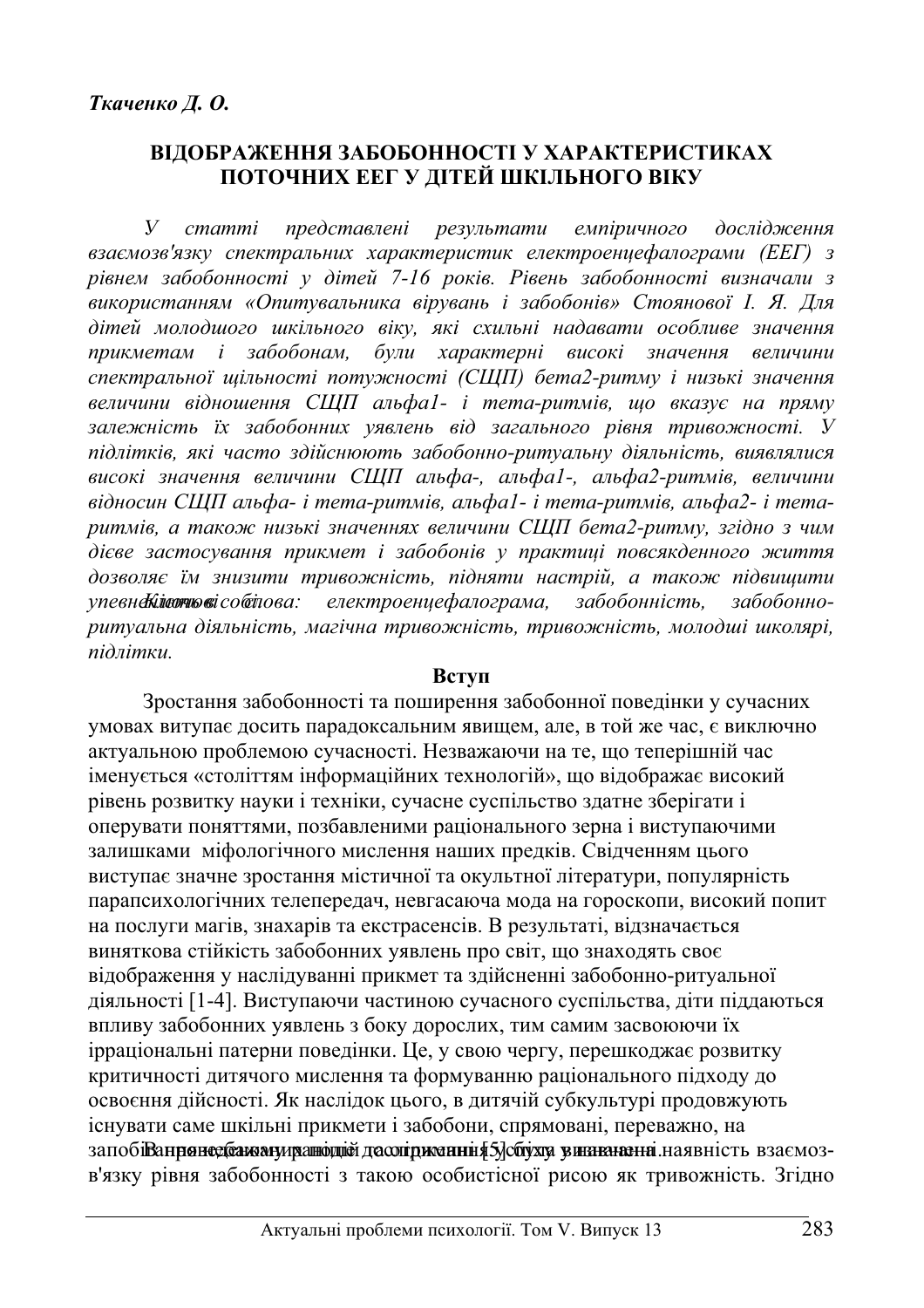отриманих даних, високий рівень тривожності сприяє розвитку забобонності у дітей шкільного віку. В той же час, слідування прикметам і забобонним уявленням дозволяє їм справлятися зі своїми страхами, тривогою та хвилюванням, надаючи тим самим психотерапевтичну функцію. Виходячи з цього, логічно розглядати вказані особливості в їх комплексі. Оскільки на сьогоднішній день найбільш надійним і об'єктивним у вивченні тривожності є психофізіологічний підхід, слід припустити, що результати дослідження забобонності за допомогою даних методів також будуть відрізнятися високою об'єктивністю. До того ж треба зауважити, що у ранніх дослідженнях забобонності в якості основних піддослідних найчастіше виступали дорослі, щодо дітей та підлітків це питання практично не вивчався. Більше того, подібні дослідження обмежувалися, як правило, застосуванням методів спостереження та тестування, що не завжди дає об'єктивний та достовірний результат. Зважаючи на вищевикладене, метою нашого дослідження стало порівняння характеристик поточної електроенцефалограми (ЕЕГ) з показниками психологічного тестування, спрямованого на виявлення рівня забобонності у дітей шкільного віку.

## Матеріали та методи

В дослідженні взяли участь 55 практично здорових дітей 7-16 років, що навчаються в загальноосвітній школі. Всі дослідження проводилися за згодою батьків у робочі дні тижня, в проміжку часу з 11:00 до 16:00, на базі лабораторії нейроетології Таврійського національного університету імені В. І. Вернадського.

Реєстрація та аналіз ЕЕГ здійснювалися за загальноприйнятою методикою за допомогою автоматизованого комплексу, що складається з електроенцефалографу, лабораторного інтерфейсу і комп'ютера. Робочою програмою була «EEG Mapping 3» (програміст Є. М. Зінченко). ЕЕГ-потенціали відводили монополярну від фронтальних (F3, F4), центральних (C3, C4), тім'яних (Р3, Р4), скроневих (Т3, Т4) та потиличних (О1, О2) локусів згідно системі 10-20. Референтним електродом служили об'єднані контакти, розташовані над соскоподібним відростком черепа. Частоти зрізу фільтрів високих і низьких частот становили відповідно 1,5 і 35,0 Гц, частота відцифрування ЕЕГ-сигналів - 250 с-1. Сигнали обробляли за допомогою швидких перетворень Фур'є; використовувалось згладжування за методом БлекмДюслідження включало в себе реєстрацію поточної ЕЕГ в стані рухового спокою при закритих очах. Тривалість безперервного запису кожного аналізованого фрагмента становила 60 с. В якості показника, що характеризує спектральну потужність того чи іншого компонента ЕЕГ, розглядалося значення кореня квадратного зі щільності розподілу спектральної потужності в межах відповідного діапазону частот (індекс спектральної щільності потужності - СЩП, мкВ / Гц). У складі ЕЕГ диференціювалися наступні діапазони і піддіапазони: тета-ритм (4-8 Гц), альфа-ритм (8-13 Гц), альфа 1-ритм (8-9.5 Гц), альфа2-ритм (9.5-11 Гц), альфа3-ритм (11-13 Гц), сенсомоторний ритм - БМР (12-15 Гц), бета1-ритм (16-20 Гц) і бета2-ритм (21-30 Гц). Розраховувалися також відносини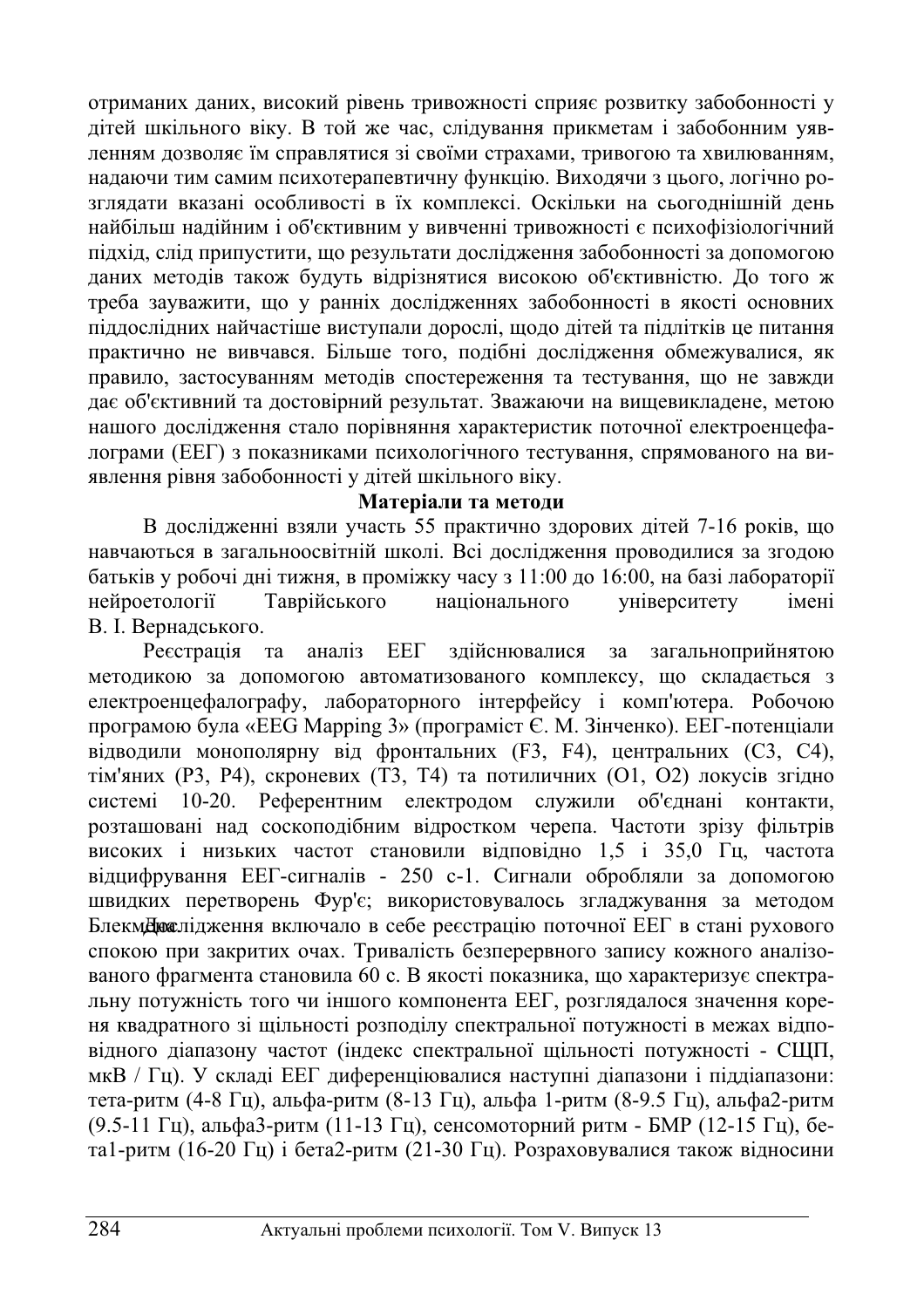СЩП наступних діапазонів і піддіапазонів: альфа-, альфа 2- та альфа- і тетаput min, CMP і тета-ритму, бета 1- і тета-ритмів, а також бета 2- і тета-ритмів.

Рівень забобонності визначався за допомогою «Опитувальника вірувань і забобонів» (автор Стоянова І. Я.) [6], адаптованого для дітей шкільного віку в двох варіантах (для дітей 6-9 років та 10-16 років). Опитувальник призначений для оцінки загального показника забобонності і визначення різних адаптивнозахисних рівнів забобонної поведінки. Даний варіант опитувальника включає в себе 21 питання, згрупованих за такими шкалами: «шкала забобонності», «шкала магічної тривожності», «шкала магічного прогнозу», «шкала активного застосування пралогічного захисту». Кожна відповідь оцінювалась відповідною хількістю балів, після чого проводився підрахунок суми балів, що є характерним для окремої шкали. Високі показники вказують на вираженість даного компоненту забобонності. Найвищий бал за шкалами відображає переважаючий рівень забобонної поведінки для окремого учня. Сумарний бал за всіма відповідями характеризує загальну ступінь забобонності. Чим вище показники, тим більше забобонним є школяр.

Дані електрофізіологічного дослідження та показники «Опитувальника вірувань і забобонів» кількісно оброблялися із застосуванням стандартних методів варіаційної статистики. Для характеристики зв'язків між певними показниками використовувався коефіцієнт кореляції Спірмена.

# Результати дослідження та їх обговорення

При проведенні дослідження, як зазначалося вище, для оцінки ступеня забобонності дітей шкільного віку використовувався варіант «Опитувальника вірувань і забобонів», що відповідає віку дитини. Відповідно, і результати дослідження доцільно представити окремо для кожної групи: молодших школярів та підлітків.

Під час обробки даних і проведення кореляційного аналізу, нами було прийнято рішення розраховувати коефіцієнти кореляції між величинами спектральної щільності потужності (СЩП) ритмів ЕЕГ та показниками за кожною зі шкал «Опитувальника вірувань і забобонів». Даний підхід дозволив нам описати психофізіологічний аспект різних адаптивно-захисних рівнів забобонної поведінки дітей різного віку.

Так, при реєстрації ЕЕГ у дітей 7-9 років та порівняння її характеристик з даними «Опитувальника вірувань і забобонів» було виявлена низка кореляцій. Зокрема, між показниками за «шкалою забобонності» та величиною СЩП бета 2-ритму відзначалися позитивні взаємозв'язки, що досягали значимого рівня у потиличному відведенні лівої півкулі ( $r = 0.5$  при  $P < 0.05$ ). Також для даної групи дітей були характерні позитивні кореляції між величиною СЩП бета 2ритму та рівнем магічної тривожності. Зокрема, розраховані коефіцієнти кореляції досягали рівня значимості у лівому скроневому та обох тім'яних відведеннях, і знаходилися в межах  $0.55 \le r \le 0.70$ , при  $0.002 \le P \le 0.03$ , що представлено на мал.1.

По осі абсцис позначені локуси вілвелення електроенцефалограми, по осі ординат - величина коефіцієнтів кореляції. На цьому і наступних малюнках од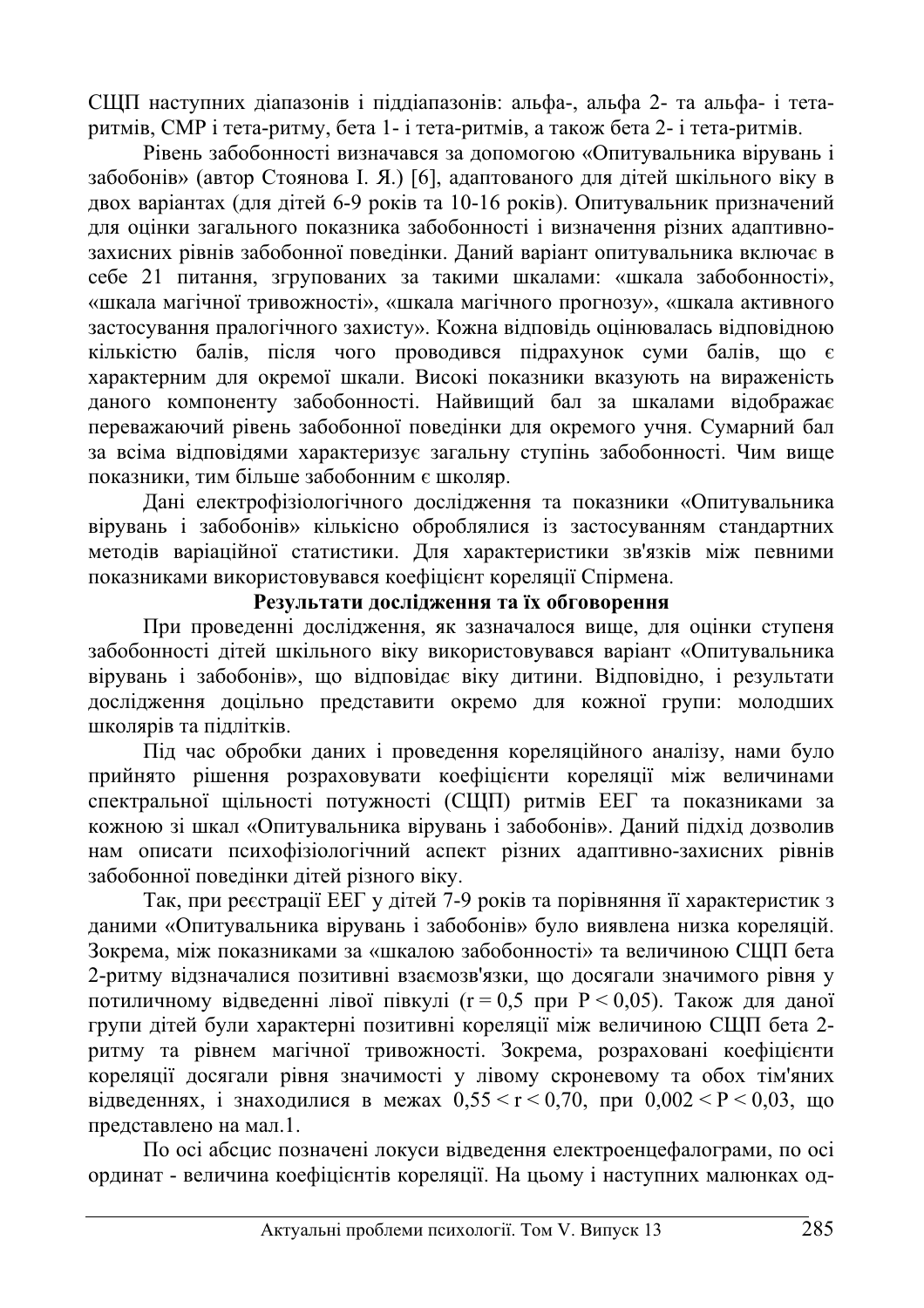нією і двома зірочками відзначені випадки значущих зв'язків при  $P \leq 0.05$ ;  $P < 0.01$  вілповілно.



Рис.1. Діаграми значень коефіцієнтів кореляції величини спектральної щільності потужності бета 2-ритму та рівня магічної тривожності у дітей 7-9 pokib.

Оскільки зростання потужності бета-ритму часто пов'язують з підвищенням почуття тривоги, усвідомленням переживань, роздумами про свої життєві проблеми [7,8], можна припустити, що діти, які схильні вірити в надприродне і негативний вплив таємних магічних сил, найчастіше відчувають страх і тривогу по відношенню до цих загадкових явищ. Більше того, емоції подібного характеру найчастіше підштовхують їх до роздумів про способи нейтралізації даного стану. В силу незрілості дитячого мислення, простота в поясненні причинно-наслідкового зв'язку загадкового явища виступає для дітей одним із способів пізнання і пояснення навколишнього світу, тим самим пропонуючи певну модель поведінки в окремих ситуаціях. Для прикладу, страх дитини, викликаний чорною кішкою, що перейшла дорогу, може бути нейтралізованим відомою йому дією – перейти цю ділянку дороги, тримаючись за гуд бита того, під час аналізу даних, отриманих при дослідженні дітей молодшого шкільного віку, було виявлено наявність негативних кореляцій між рівнем забобонності дітей та значенням відношення СЩП альфа1- і тетаритмів, що досягало рівня значимості у фронтальних відведеннях обох півкуль ( $-0.67 < r < -0.51$ , при  $0.004 < P < 0.04$ ). Згідно з даними літератури, низькі величини відношення СЩП альфа- і тета-ритмів найчастіше характерні для дітей з пілвишеним рівнем тривожності і деякою емоційною напругою [9]. Аналіз даної характеристики ЕЕГ у дітей 7-9 років свідчить, що цей показник пов'язаний також зі ступенем забобонності дитини, і може бути використаний при оцінки останньої. У той же час, наявність негативних кореляцій величини відношення СЩП ритмів ЕЕГ як з рівнем тривожності, так і з рівнем забобонності дітей 7-9 років, дозволяє нам зробити припущення про існування позитивного зв'язку між ступенем вираженості цих двох особливостей. Тобто, для забобонних дітей 7-9 років більшою мірою характерна наявність високого рівня тривожності.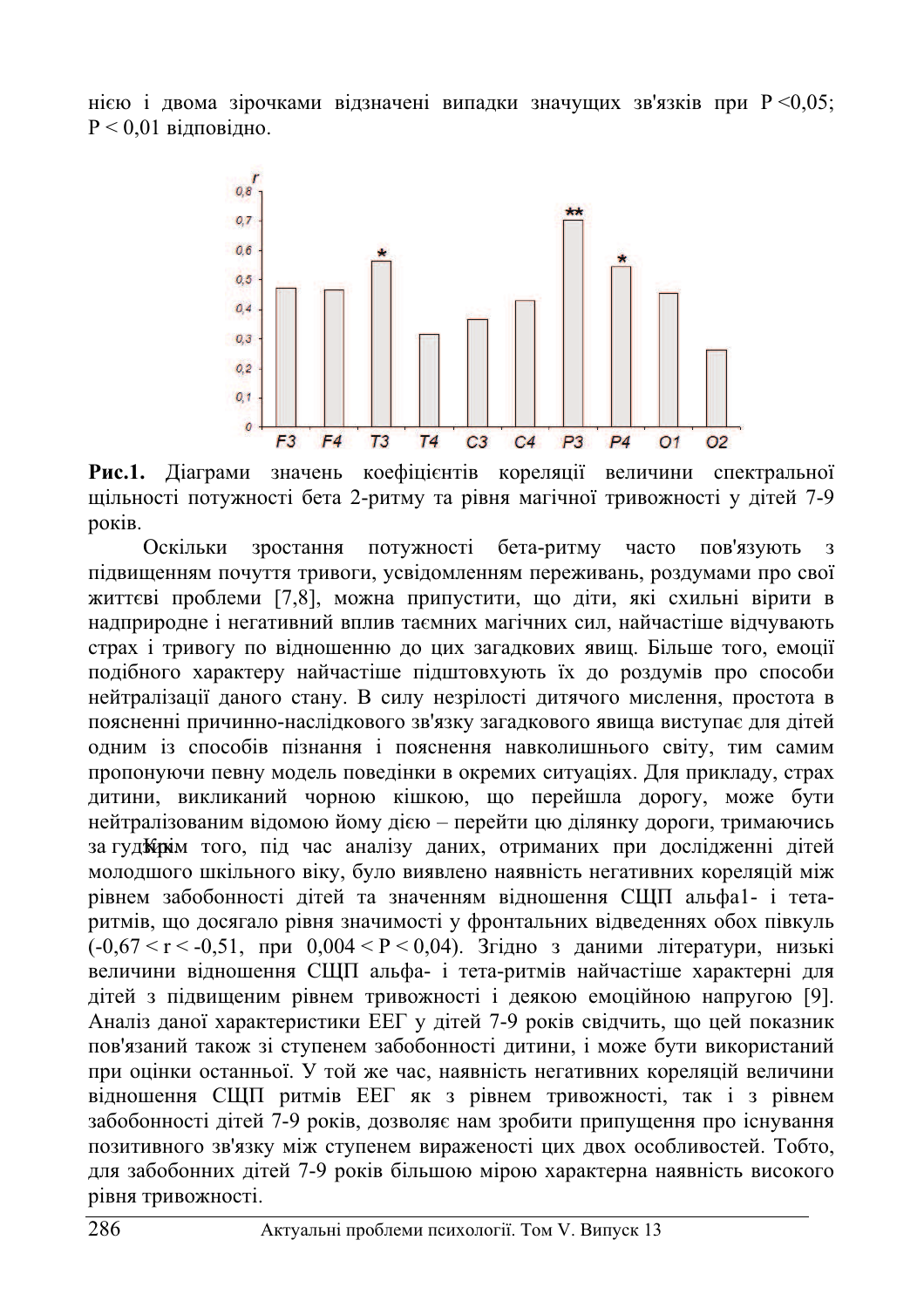В той же час, вивчення взаємозв'язку характеристик ЕЕГ з результатами за «шкалою магічного прогнозу» та «шкалою активного застосування пралогічного захисту» для даної групи дітей значущих кореляцій не було виявлено. Щодо цього можна припустити, що діти молодшого шкільного віку тільки знайомляться з суттю забобонів та способами нейтралізації негативного впливу магічних сил. Залишки магічного мислення дітей даного віку сприяють закріпленню забобонних уявлень в їх свідомості, а забобонно-ритуальна діяльність, що засвоюється в результаті спілкування дитини з дорослими та старшими дітьми стає ефективним способом подолання негативних емоцій і страху Результати, що отримані при аналізі рівня забобонності дітей 10-16 років і патерну їх поточної ЕЕГ, суттєво відрізнялися від аналогічних даних у дітей молодшого шкільного віку.

Так, у підлітків найбільша кількість кореляцій зазначалась між характеристиками ЕЕГ і показниками за такими шкалами, як «шкала магічної тривожності» та «шкала активного застосування пралогічного захисту».

При розрахунку коефіцієнтів кореляції між значеннями за «шкалою активного застосування пралогічного захисту» та характеристиками патерну поточної ЕЕГ відзначався позитивний взаємозв'язок між шкальними даними і величиною СЩП альфа2-ритму, що досягав значимого рівня в потиличних відведеннях обох півкуль  $(0,32 \le r \le 0,37$ , при  $0,02 \le P \le 0,04$ ). У даному випадку можна говорити про те, що дітям 10-16 років, схильним здійснювати забобонно-ритуальну діяльність, характерні високі значення СЩП альфа2ритмуТакож був відмічений негативний взаємозв'язок даних за «шкалою активного застосування пралогічного захисту» з величинами СШП бета2ритму. Отримані коефіцієнти кореляції набували значення  $-0.4 \le r \le -0.01$ , при  $P < 0.05$ . На відміну від дітей молодшого шкільного віку, для підлітків, що наслідують забобонні уявлення, характерні низькі значення величини СЩП бета2-ритму.



Рис. 2. Діаграми значень коефіцієнтів кореляції відношення величини спектральної шільності потужності альфа 1- і тета-ритму з даними за «шкалою активного застосування пралогічного захисту» у дітей 10-16 років. Умовні позначення ті ж. що і на рис.1.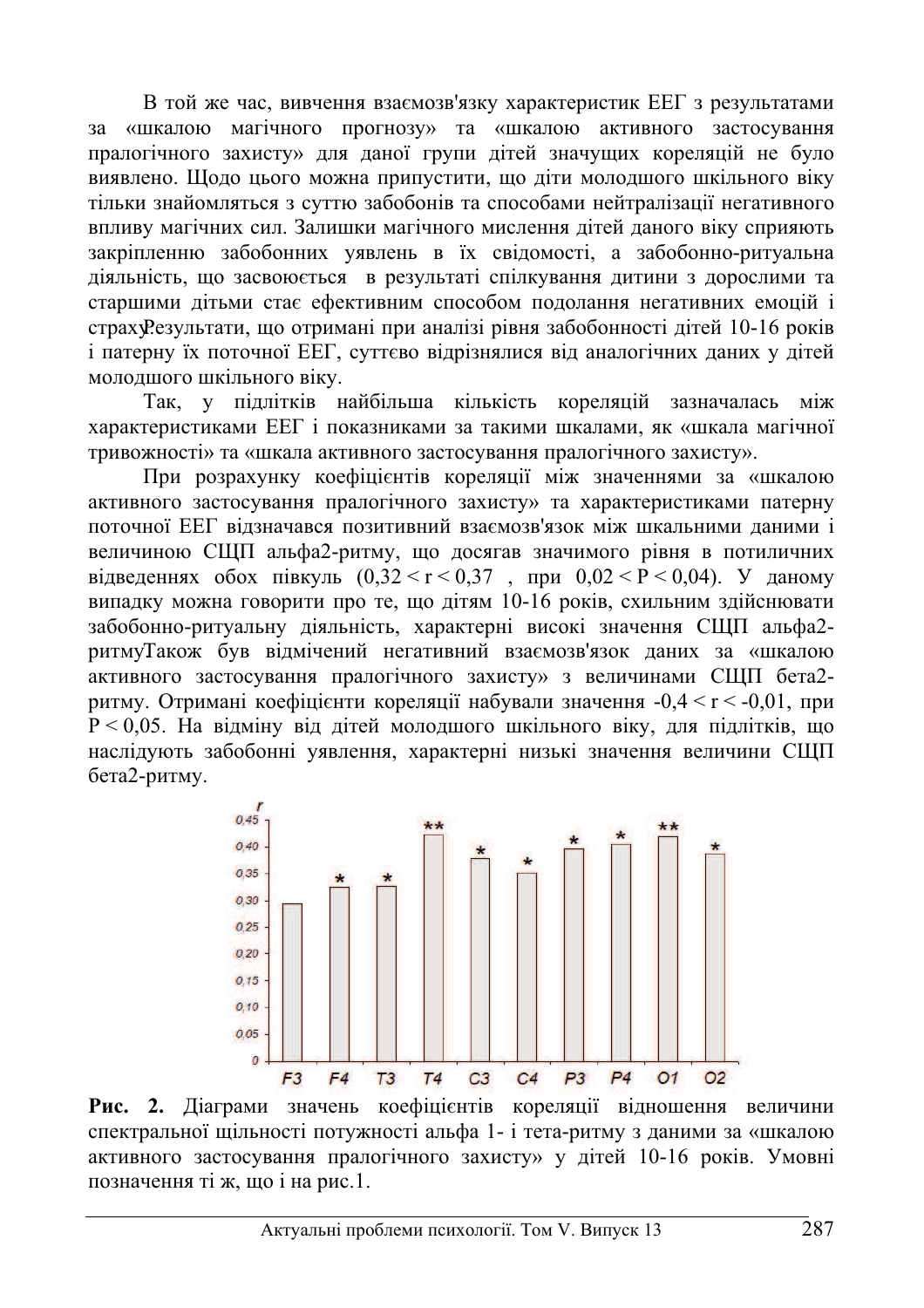Крім того, показники за «шкалою активного застосування пралогічного захисту» позитивно корелюють з величинами відносин СЩП альфа- і тетаритмів, альфа1- і тета-ритмів, альфа2- і тета-ритмів. Так, коефіцієнти кореляції між даними зазначеної шкали та відношенням СПМ альфа- і тета-ритмів набували значень  $0.21 < r < 0.39$ , при  $P < 0.05$ .

Найбільша кількість значимих кореляцій (практично у всіх відведеннях обох півкуль) була відмічена між показниками «шкали активного застосування пралогічного захисту» та величинами відносин СЩП альфа1- і тета-ритмів  $(0.33 \le r \le 0.42$ , при  $0.008 \le P \le 0.05$ ), що представлено на мал. 2.

Відношення величини СЩП альф 2- і тета-ритмів також було позитивно взаємозв'язане з показниками за «шкалою активного застосування пралогічного захисту», досягаючи значимого рівня у фронтальних, тім'яних та потиличних відведеннях обох півкуль, а також у скроневому відведенні правої півкулі і центральному відведенні лівої півкулі  $(0,34 \le r \le 0.45,$  при  $0,004 \le P \le 0.04$ ). Ці кореляції представлені на мал. 3.

Відповідно, позитивні кореляції між значеннями за «шкалою активного застосування пралогічного захисту» та величинами відносин СЩП альфа- і тета-ритмів, альфа 1- і тета-ритмів, альфа 2- і тета-ритмів можна інтерпретувати таким чином: дітям 10-16 років, схильним до здійснювання забобонноритуальної діяльності, характерні високі значення відмічених вище відносин.



Рис. 3. Діаграми значень коефіцієнтів кореляції відношення величини спектральної щільності потужності альфа 2- і тета-ритма з даними за «шкалою активного застосування пралогічного захисту» у дітей 10-16 років. Умовні позначення ті ж. що і на мал.1.

Виходячи з отриманих даних, можна говорити про те, що в результаті дієвого застосування прикмет, вірувань і ритуалів підлітки, таким чином, знижують свою психоемоційну напругу, викликану різними життєвими ситуаціями. Оскільки домінування альфа-ритму і депресія бета-ритму характерні для людини, що знаходиться в стані спокою та емоційного комфорту, а зростання відношення СЩП альфа- і тета-ритмів свідчить про зниження напруженості, відмі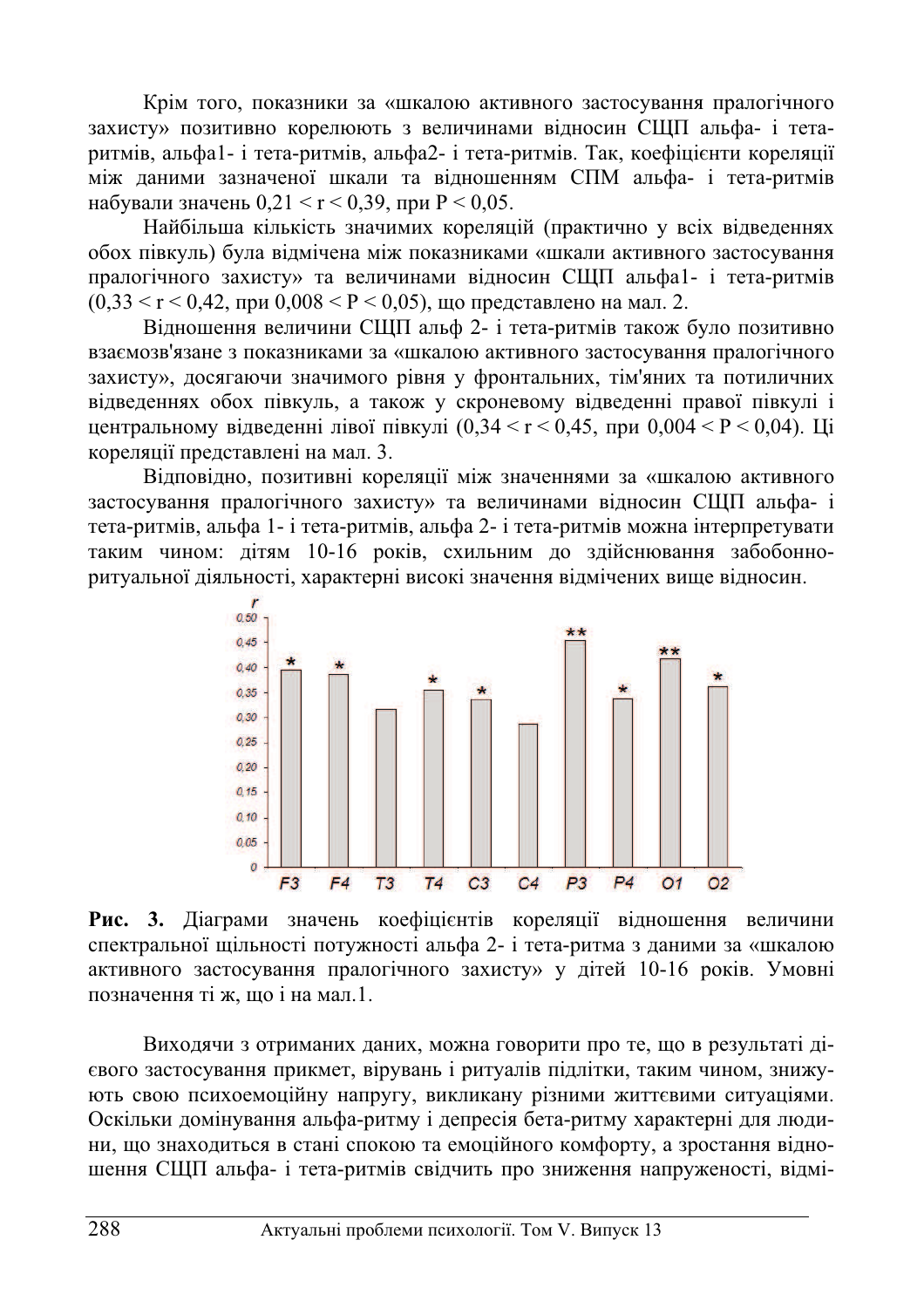чені нами кореляції підтверджують припущення про психотерапевтичну функцію забобонів. Тобто, здійснення забобонно-ритуальної діяльності дозволяє підліткам знизити тривожність, підняти собі настрій, а також підвищити упевненість в собі.

Більше того, аналогічна ситуація спостерігається і щодо характеристик ЕЕГ підлітків з отриманими показниками за «шкалою магічної тривожності».

Так, відмічені коефіцієнти кореляції між рівнем магічної тривожності і величиною СЩП альфа1-ритму досягали рівня значимості у тім'яному відведенні лівої півкулі і потиличних відведеннях обох півкуль, та набували значення  $0,32 \le r \le 0,37$ , при  $0,02 \le P \le 0,04$ .

В даному випадку можна говорити про те, що для підлітків з підвищеним рівнем магічної тривожності характерними є значні величини СЩП альфа 1ритму, ніж для підлітків з низьким рівнем цього виду тривожності.

Також був вілмічений позитивний зв'язок між рівнем магічної тривожності і величиною СШП альфа 2-ритму, що досягала значимого рівня у тім'яному та потиличному відведеннях лівої півкулі  $(0,33 \le r \le 0,35, n$ ри  $P < 0$ , В той же час, для дітей 10-16 років характерна наявність великої кількості кореляцій між показниками «шкали магічної тривожності» та значеннями відносин СЩП альфа1- і тета-ритмів, що досягали значимого рівня в обох фронтальних, скроневих, тім'яних та потиличних відведеннях, а також у лівому центральному відведенні  $(0,33 \le r \le 0,46, \text{ при } 0,008 \le P \le 0,04)$ . Ці дані відображені на відповідних діаграмах (мал. 4).



Рис. 4. Діаграми значень коефіцієнтів кореляції відношення величини спектральної щільності потужності альфа 1- і тета-ритму з рівнем магічною тривожності у дітей 10-16 років.

Проте, слід зауважити, що дані, отримані в результаті розрахунку коефіцієнта кореляції між рівнем магічної тривожності та величинами СЩП альфа-, альфа 1- і альфа 2-ритмами є досить парадоксальними. Оскільки в дослідженні дітей 10-16 років відзначається позитивний взаємозв'язок між вказаними характеристиками, можна зробити висновок про те, що підліткам з високим рівнем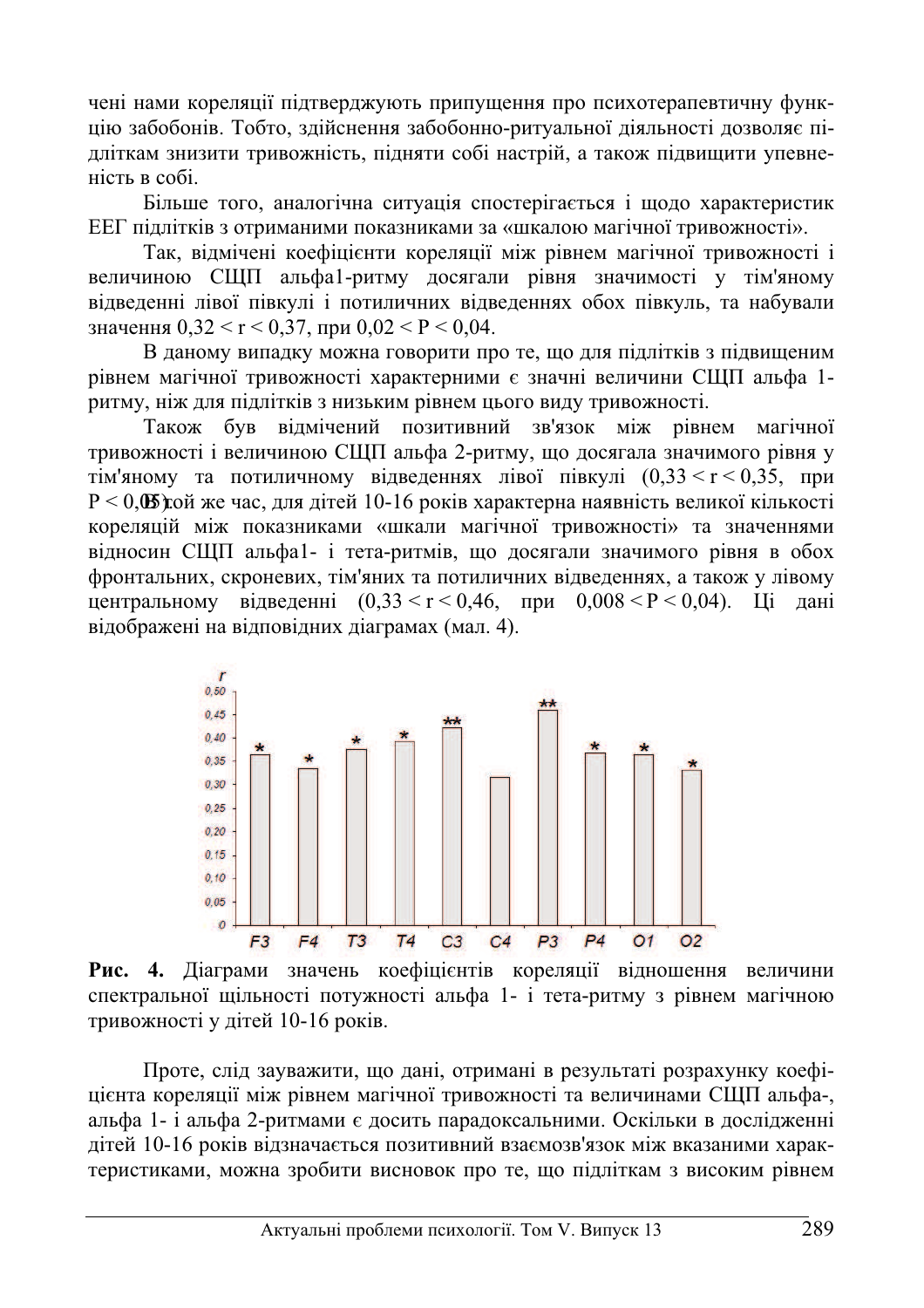магічної тривожності характерний низький рівень загальної тривожності, а це саме по собі суперечливо. Найбільш раціональним поясненням цьому результату, на нашу думку, є пряма кореляція між рівнем магічної тривожності підлітка і його схильністю до здійснення забобонно-ритуальної діяльності. З метою перевірки цього припущення, нами було прийнято рішення порівняти отримані для дітей 10-16 років результати за «шкалою магічної тривожності» з показниками «шкали активного застосування пралогічного захисту». В результаті був отриманий позитивний взаємозв'язок між даними цих шкал, а коефіцієнт кореляції набував значення  $r = 0.59$ , при  $P = 0,0001$ .

Отже, чим вище рівень магічної тривожності у підлітків, тим більше сил вони прикладають на нейтралізацію цього стану за допомогою беззаперечного слідування прикметам і віруванням, здійснення ритуалів та магічних обрядів. У цьому і відображається афективно-захисна функція забобонів, яка в цілому стабілізує усю емоційну сферу людини.

## **Висновки**

1. Ступінь забобонності знаходить своє відображення у паттерні поточної ЕЕГ дітей шкільного віку, причому існують певні вікові особливості взаємозв'язку характеристик ЕЕГ та різних видів забобонності, що пов'язано з розвитком схильності до здійснення забобонно-ритуальної діяльності.

2. Для дітей 7-9 років, які мають високий рівень забобонності, характерні більш високі значення величини СЩП бета 2-ритму і низькі значення величини відношення СЩП альфа 1- і тета-ритмів, що вказує на пряму залежність їх забобонних уявлень від загального рівня тривожності.

3. Для дітей 10-16 років, що надають особливе значення здійсненню забобонно-ритуальних дій, характерні більш високі значення величини СЩП альфа-, альфа 1-, альфа 2-ритмів, величини відносин СПМ альфа- і тета-ритмів, альфа 1- і тета-ритмів, альфа 2- і тета-ритмів, а також низькі значення величини СЩП бета2-ритму, що характерно для підлітків зі зниженим рівнем тривожності. Дієве застосування прикмет і забобонів у практиці повсякденного життя дозволяє підліткам знизити тривожність, підняти настрій, а також підвищити упевненість в собі.

### **Ʌɿɬɟɪɚɬɭɪɚ**

- 1. Саенко Ю. В. Суеверия как препятствия для личностного и профессионального развития / Ю. В. Саенко // Акмеология: личностное и профессиональное развитие: мат-лы межд. науч. конф. 7-8 окт. 2004 г. – M., 2004.
- 2. Саенко Ю. В. Суеверия современных студентов / Ю. В. Саенко // Вопросы психологии. – 2004. –  $N_2$ 4. – С. 122-130.
- 3. Саенко Ю. В. Психологические аспекты изучения суеверий / Ю. В. Саенко // Вопросы психологии. – 2006. –  $N_2$ 6. – С. 85-96.
- 4. Саенко Ю.В. Психология суеверий / Юлия Владимировна Саенко. М.: Академия, 2008. – 201 с.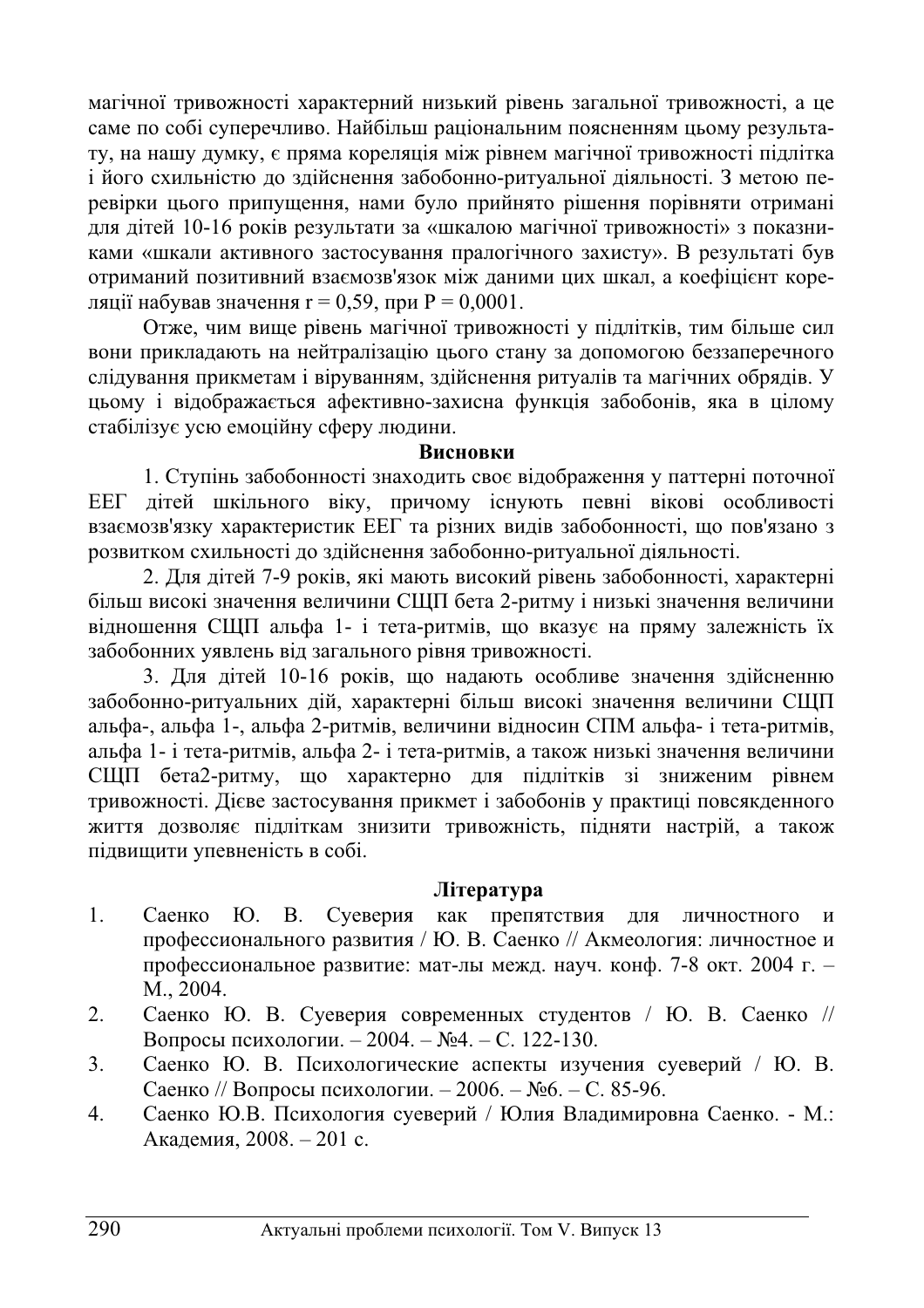- 5. Ткаченко Д.О. Взаємозв'язок тривожності та забобонності у дітей шкільного віку // Актуальні проблеми психології: Збірник наукових праць Інституту психології імені Г.С. Костюка НАПН України. – 2012. – Том. V: Психофізіологія. Психологія праці. Експериментальна психологія. – Випуск 12. – С. 235-242.
- 6. Стоянова И. Я. Пралогические образования в норме и патологии: дис. ... доктора психологических наук: 19.00.04 / Стоянова Ирина Яковлевна. – Томск, 2007. – 303 с.
- 7. Чутко Л.С. Школьная дезадаптация в клинической практике детского невролога / Чутко Л.С. – СПб. : ИПК БИОНТ, 2006. – 56 с.
- 8. Влияние личного компонента на электроэнцефалографические корреляты индуцированных эмоциональных состояний / С. Г. Данько, Н. П. Бехтерева, Л. В.Антонова [и др.] // Физиология человека. – 2004. – Т. 30,  $N_96. - C.122-124.$
- 9. Эйсмонт Е. Оценка и коррекция тревожности у детей и подростков / Е. Эйсмонт, Н. Луцюк, В. Павленко. – Saarbrucken (Germany) : LAP Lambert Academic Publishing, 2011 – 144 c.

В статье представлены результаты эмпирического исследования  $\alpha$ *взаимосвязи спектральных характеристик электроэнцефалограммы (ЭЭГ) с* уровнем суеверности у детей 7-16 лет. Уровень суеверности определяли с  $\mu$ спользованием «Опросника верований и суеверий» Стояновой И. Я. Для детей младшего школьного возраста, склонных придавать особое значение приметам и суевериям, были характерны высокие значения величины спектральной плотности мощности (СПМ) бета2-ритма и низкие значения величины **утношения СПМ альфа1- и тета-ритмов, что указывает на прямую** зависимость их суеверных представлений от общего уровня тревожности. У лодростков, часто осуществляющих суеверно-ритуальную деятельность,  $\delta$ бнаруживались высокие значения величины СПМ альфа-, альфа1-, альфа2 $pummo$ в, величины отношений СПМ альфа- и тета-ритмов, альфа1- и тета $pummo$ , альфа2- и тета-ритмов, а также низкие значениях величины СПМ бета2-ритма, согласно чему действенное применение примет и суеверий в практике повседневной жизни позволяет им снизить тревожность, поднять *ɧɚɫɬɪɨɟɧɢɟ, ɚ ɬɚɤɠɟ ɩɨɜɵɫɢɬɶ ɭɜɟɪɟɧɧɨɫɬɶ ɜ ɫɟɛɟ.*

*Ʉɥɸɱɟɜɵɟ ɫɥɨɜɚ: ɷɥɟɤɬɪɨɷɧɰɟɮɚɥɨɝɪɚɦɦɚ, ɫɭɟɜɟɪɧɨɫɬɶ, ɫɭɟɜɟɪɧɨ* $pumya\pi$ ьная деятельность, магическая тревожность, тревожность, младшие  $uko$ льники, подростки.

*The article presents results of the empirical study of the interrelation between spectral characteristics of the electroencephalogram (EEG) and the level of superstition in children 7-16 years old. The level of superstition was determined using the "Questionnaire of beliefs and superstitions" by I. Y. Stoyanova. To the children of primary school age, who are inclined to lay special emphasis on the omens and superstitions, the high values of the power spectral density (PSD) of beta2-rate and*